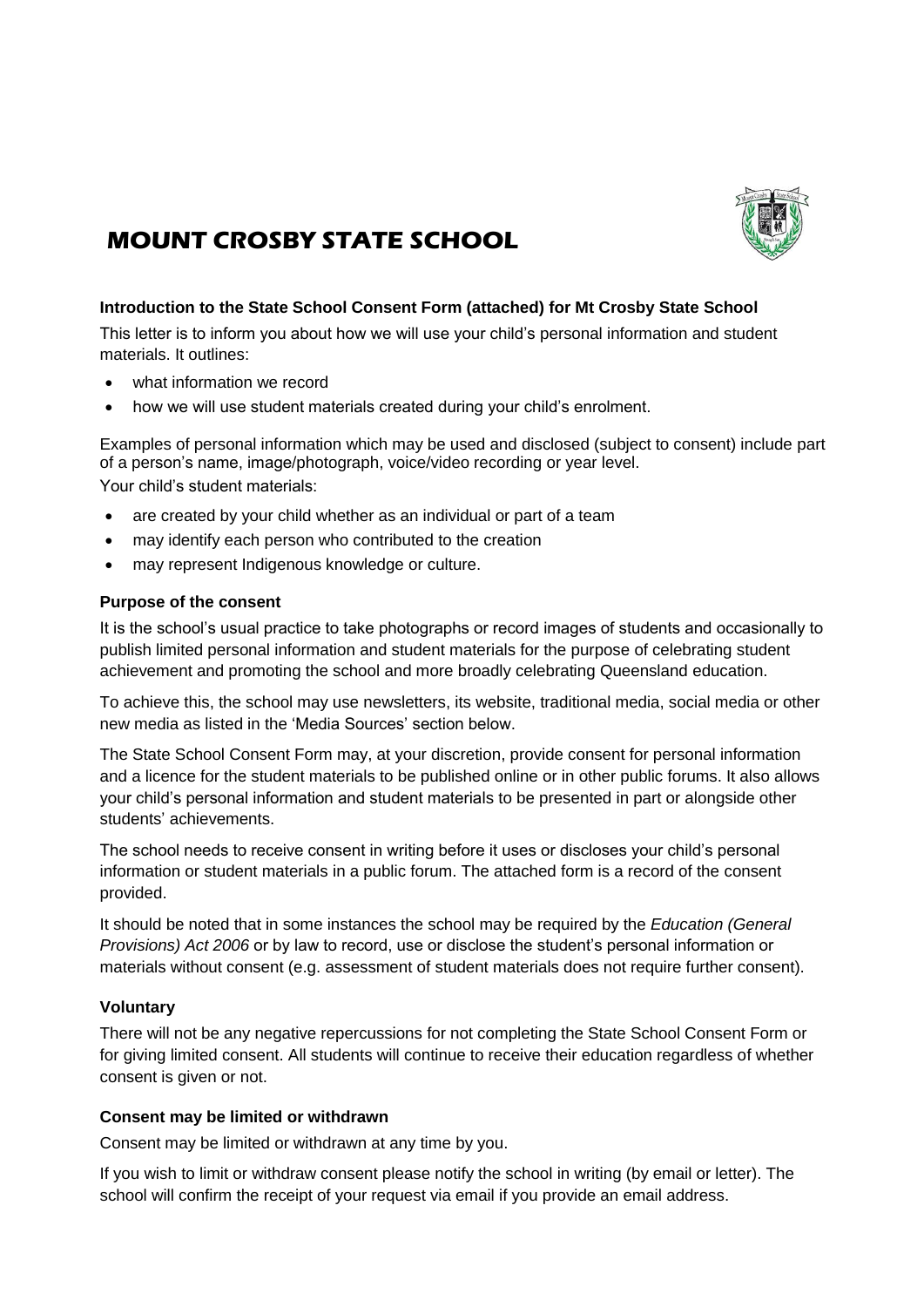If in doubt, the school may treat a notice to limit consent as a comprehensive withdrawal of consent until the limit is clarified to the school's satisfaction.

Due to the nature of the internet and social media (which distributes and copies information), it may not be possible for all copies of information (including images of student materials) once published by consent, to be deleted or restricted from use.

The school may take down content that is under its direct control, however, published information and materials cannot be deleted and the school is under no obligation to communicate changes to consent with other entities/ third parties.

#### **Media sources used**

Following is a list of online and social media websites and traditional media sources where the school may publish your child's personal information or student materials subject to your consent.

- School website**:** https://mtcrosbyss.eq.edu.au
- Facebook: https://www.facebook.com/mountcrosbyss
- YouTube: not used by this school
- Instagram: not used by this school
- Twitter: not used by this school
- Other: not applicable
- Local newspaper
- School newsletter
- Traditional and online media, printed materials, digital platforms' promotional materials, presentations and displays.

The State School Consent Form does not extend to P&C run social media accounts or activities, or external organisations.

#### **Duration**

The consent applies for the period of enrolment or another period as stated in the State School Consent Form, or until you decide to limit or withdraw your consent.

During the school year there may be circumstances where the school or Department of Education may seek additional consent.

#### **Who to contact**

To return a consent, express a limited consent or withdraw consent please contact Ms Grant, Principal, ph. 3813 2222, the.principal@mtcrosbyss.eq.edu.au.

Ms Grant should be contacted if you have any questions regarding consent.

Please retain this letter for your records and return the signed consent form.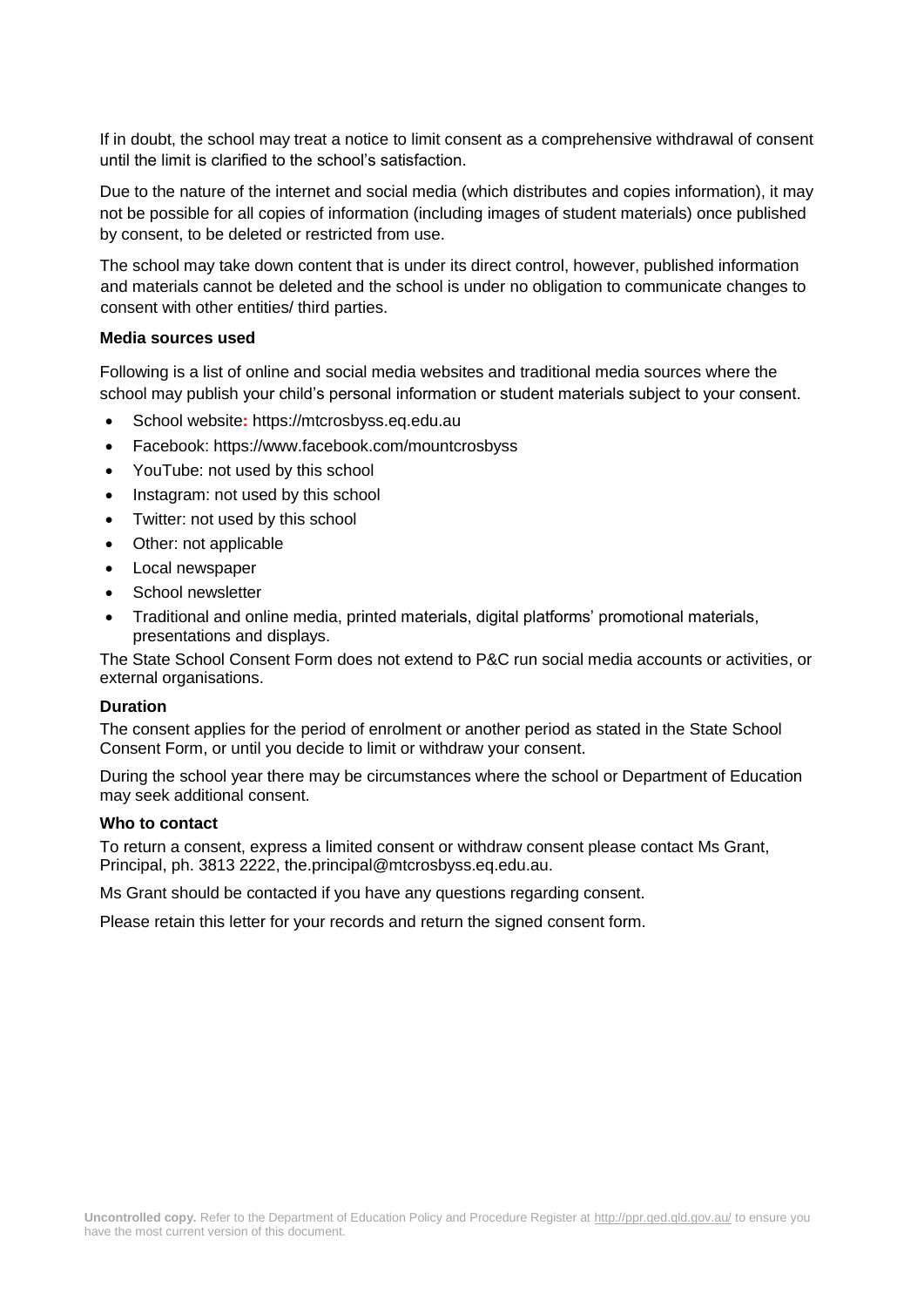

# **State School Consent Form**

# *IDENTIFY THE PERSON TO WHOM THE CONSENT RELATES*

- **Parent/carer to complete**
- **Mature/independent students may complete on their own behalf** (if under 18 a witness is required).
- (a) Full name of individual: ..........................................................................................................................
- (b) Date of birth: ........................................................
- (c) Name of school: …………………………………………………………………..
- (d) Name to be used in association with the person's personal information and materials\* (please select):

Full Name First Name No Name Other Name ............................................................

*\*Please note, if no selection is made, only the Individual's first name will be used by the school. However, the school may choose not to use a student's name at its discretion.*

# *PERSONAL INFORMATION AND MATERIALS COVERED BY THIS CONSENT FORM*

- (a) **Personal information** that may identify the person in section 1:
	- ▶ Name (as indicated in section 1) ▶ Image/photograph ▶ School name
	- ▶ Recording (voices and/or video) ▶ Year level
- (b) **Materials** created by the person in section 1:
	- ▶ Sound recording ▶ Artistic work ▶ Written work ▶ Video or image
	- ▶ Software ▶ Music score ▶ Dramatic work

# *APPROVED PURPOSE*

If consent is given in section 6 of the form:

- The personal information and materials (as detailed in section 2) may be recorded, used and/or disclosed (published) by the school, the Department of Education (DoE) and the Queensland Government for the following purposes:
	- Any activities engaged in during the ordinary course of the provision of education (including assessment), or other purposes associated with the operation and management of the school or DoE including to publicly celebrate success, advertising, public relations, marketing, promotional materials, presentations, competitions and displays.
	- Promoting the success of the person in section 1, including their academic, sporting or cultural achievements.
	- Any other activities identified in section 4(b) below.
- The personal information and materials (as detailed in section 2) may be disclosed (published) for the above purposes in the following:
	- the school's newsletter and/or website;
	- social media accounts, other internet sites, traditional media and other sources identified in the 'Media Sources' section of the explanatory letter (attached);
	- year books/annuals;
	- promotional/advertising materials; and
	- presentations and displays.

# *TIMEFRAME FOR CONSENT*

#### **School representative to complete.**

- (a) Timeframe of consent: duration of enrolment.
- (b) Further identified activities not listed in the form and letter for the above timeframe: Click here to enter text.



*LIMITATION OF CONSENT* 

The Individual and/or parent wishes to limit consent in the following way: